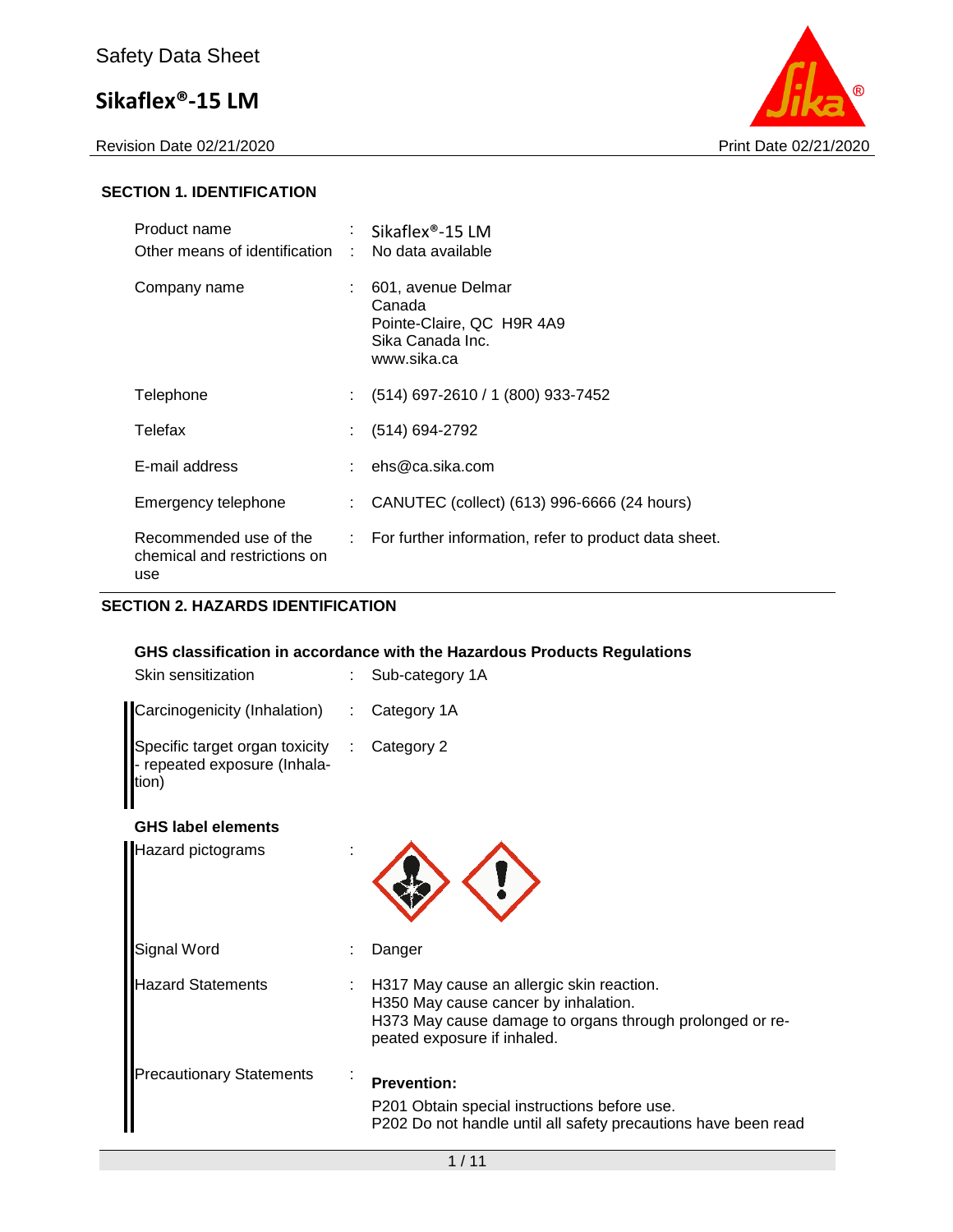Revision Date 02/21/2020 **Print Date 02/21/2020** 



| and understood.<br>P260 Do not breathe dust/ fume/ gas/ mist/ vapors/ spray.<br>P272 Contaminated work clothing should not be allowed out of<br>the workplace.<br>P280 Wear protective gloves/ protective clothing/ eye protection/<br>face protection.                                                  |
|----------------------------------------------------------------------------------------------------------------------------------------------------------------------------------------------------------------------------------------------------------------------------------------------------------|
| Response:<br>P302 + P352 IF ON SKIN: Wash with plenty of water.<br>P308 + P313 IF exposed or concerned: Get medical advice/<br>attention.<br>P333 + P313 If skin irritation or rash occurs: Get medical advice/<br>attention.<br>P362 + P364 Take off contaminated clothing and wash it before<br>reuse. |
| Storage:<br>P405 Store locked up.                                                                                                                                                                                                                                                                        |
| Disposal:<br>P501 Dispose of contents/ container to an approved waste dis-<br>posal plant.                                                                                                                                                                                                               |

### **Additional Labeling**

There are no ingredients with unknown acute toxicity used in a mixture at a concentration >= 1%.

### **Other hazards**

None known.

# **SECTION 3. COMPOSITION/INFORMATION ON INGREDIENTS**

| Mixture |  |
|---------|--|
|         |  |

#### **Components**

| Chemical name        | CAS-No.        | Classification                                                                                                                                                                        | Concentra-<br>tion $(\% w/w)$ |
|----------------------|----------------|---------------------------------------------------------------------------------------------------------------------------------------------------------------------------------------|-------------------------------|
| <b>xylene</b>        | 1330-20-7      | Flam. Liq. 3; H226<br>Acute Tox. 4: H332<br>Acute Tox. 4; H312<br>Skin Irrit. 2; H315<br>Eye Irrit. 2A; H319<br><b>STOT SE 3; H335</b><br><b>STOT RE 2; H373</b><br>Asp. Tox. 1; H304 | $>= 1 - 5$                    |
| Isophoronedialdimine | 932742-30-8    | Skin Sens. 1B; H317                                                                                                                                                                   | $>= 1 - 5$                    |
| ethylbenzene         | $100 - 41 - 4$ | Flam. Lig. 2; H225<br>Acute Tox. 4; H332<br><b>STOT RE 2; H373</b><br>Asp. Tox. 1; H304<br>Carc. 2; H351<br>Eye Irrit. 2A; H319                                                       | $>= 0.1 - 1.1$                |
| Quartz (SiO2)        | 14808-60-7     | Carc. 1A; H350i<br>STOT RE 1; H372<br>STOT SE 3; H335                                                                                                                                 | $>= 0.1 - 1.1$                |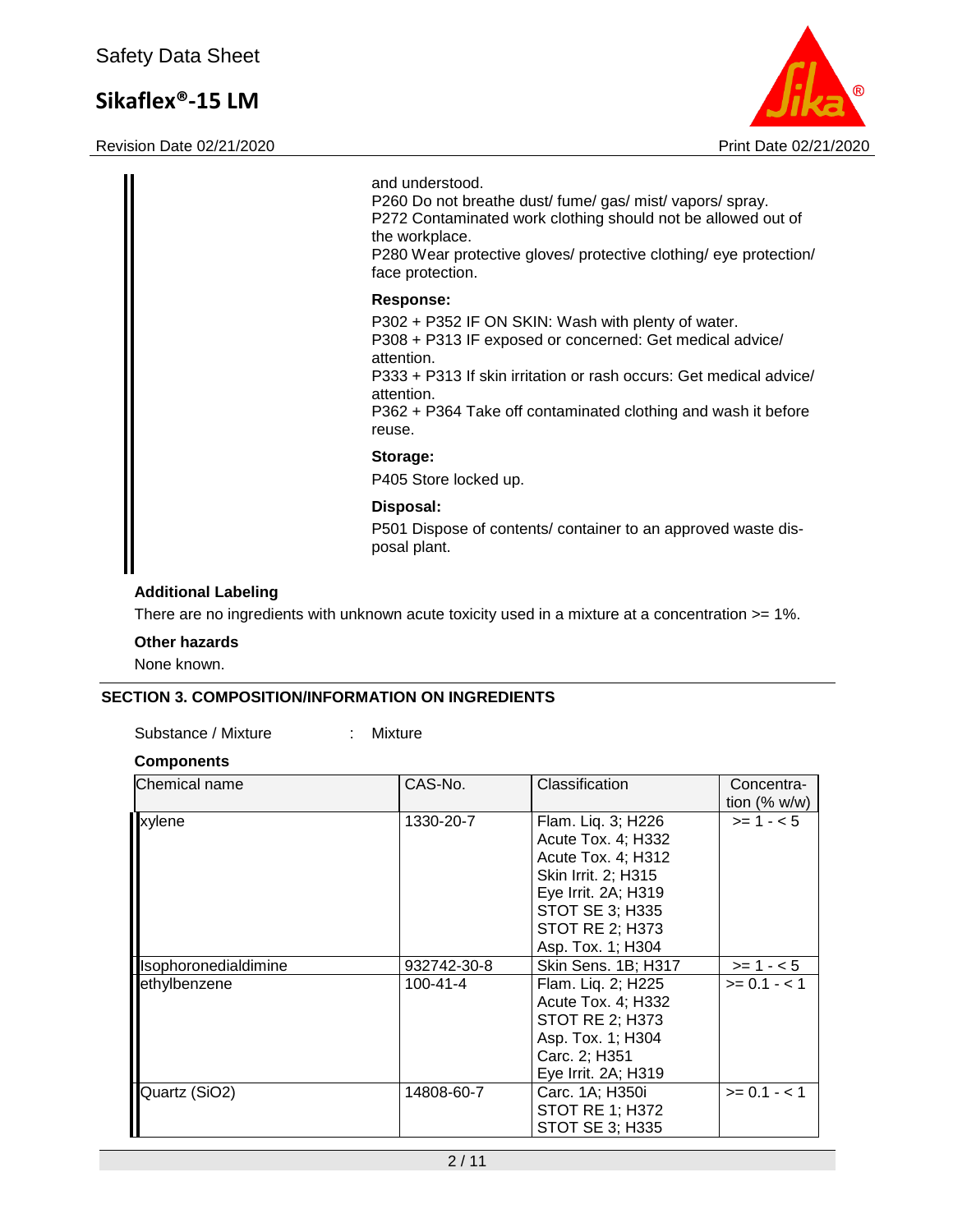

Revision Date 02/21/2020 Print Date 02/21/2020

| $\mathsf{bis}(1,2,2,6,6\text{-}pentamethyl-4\text{-}$ | 41556-26-7 | Skin Sens. 1A; H317 | $>= 0.1 - <$ |
|-------------------------------------------------------|------------|---------------------|--------------|
| piperidyl) sebacate                                   |            |                     |              |

Actual concentration or concentration range is withheld as a trade secret

## **SECTION 4. FIRST AID MEASURES**

| General advice                                                    |                               | Move out of dangerous area.<br>Consult a physician.<br>Show this material safety data sheet to the doctor in attend-<br>ance.                                                                                                                       |
|-------------------------------------------------------------------|-------------------------------|-----------------------------------------------------------------------------------------------------------------------------------------------------------------------------------------------------------------------------------------------------|
| If inhaled                                                        |                               | Move to fresh air.<br>Consult a physician after significant exposure.                                                                                                                                                                               |
| In case of skin contact                                           |                               | Take off contaminated clothing and shoes immediately.<br>Wash off with soap and plenty of water.<br>If symptoms persist, call a physician.                                                                                                          |
| In case of eye contact                                            |                               | Remove contact lenses.<br>Keep eye wide open while rinsing.<br>If eye irritation persists, consult a specialist.                                                                                                                                    |
| If swallowed                                                      |                               | : Clean mouth with water and drink afterwards plenty of water.<br>Do not induce vomiting without medical advice.<br>Do not give milk or alcoholic beverages.<br>Never give anything by mouth to an unconscious person.<br>Obtain medical attention. |
| Most important symptoms<br>and effects, both acute and<br>delayed | $\mathcal{I}^{\mathcal{I}}$ . | sensitizing effects<br>Allergic reactions<br>May cause an allergic skin reaction.<br>May cause cancer by inhalation.<br>May cause damage to organs through prolonged or repeated<br>exposure if inhaled.                                            |
| Notes to physician                                                |                               | Treat symptomatically.                                                                                                                                                                                                                              |

#### **SECTION 5. FIRE-FIGHTING MEASURES**

| Suitable extinguishing media                        | Use extinguishing measures that are appropriate to local cir-<br>cumstances and the surrounding environment.                                                            |
|-----------------------------------------------------|-------------------------------------------------------------------------------------------------------------------------------------------------------------------------|
| Further information                                 | : Collect contaminated fire extinguishing water separately. This<br>must not be discharged into drains.<br>Fire residues and contaminated fire extinguishing water must |
|                                                     | be disposed of in accordance with local regulations.                                                                                                                    |
| Special protective equipment :<br>for fire-fighters | In the event of fire, wear self-contained breathing apparatus.                                                                                                          |

## **SECTION 6. ACCIDENTAL RELEASE MEASURES**

| Personal precautions, protec-:<br>tive equipment and emer-<br>gency procedures | Use personal protective equipment.<br>Deny access to unprotected persons.                                                                           |
|--------------------------------------------------------------------------------|-----------------------------------------------------------------------------------------------------------------------------------------------------|
| <b>Environmental precautions</b>                                               | : Do not flush into surface water or sanitary sewer system.<br>Local authorities should be advised if significant spillages<br>cannot be contained. |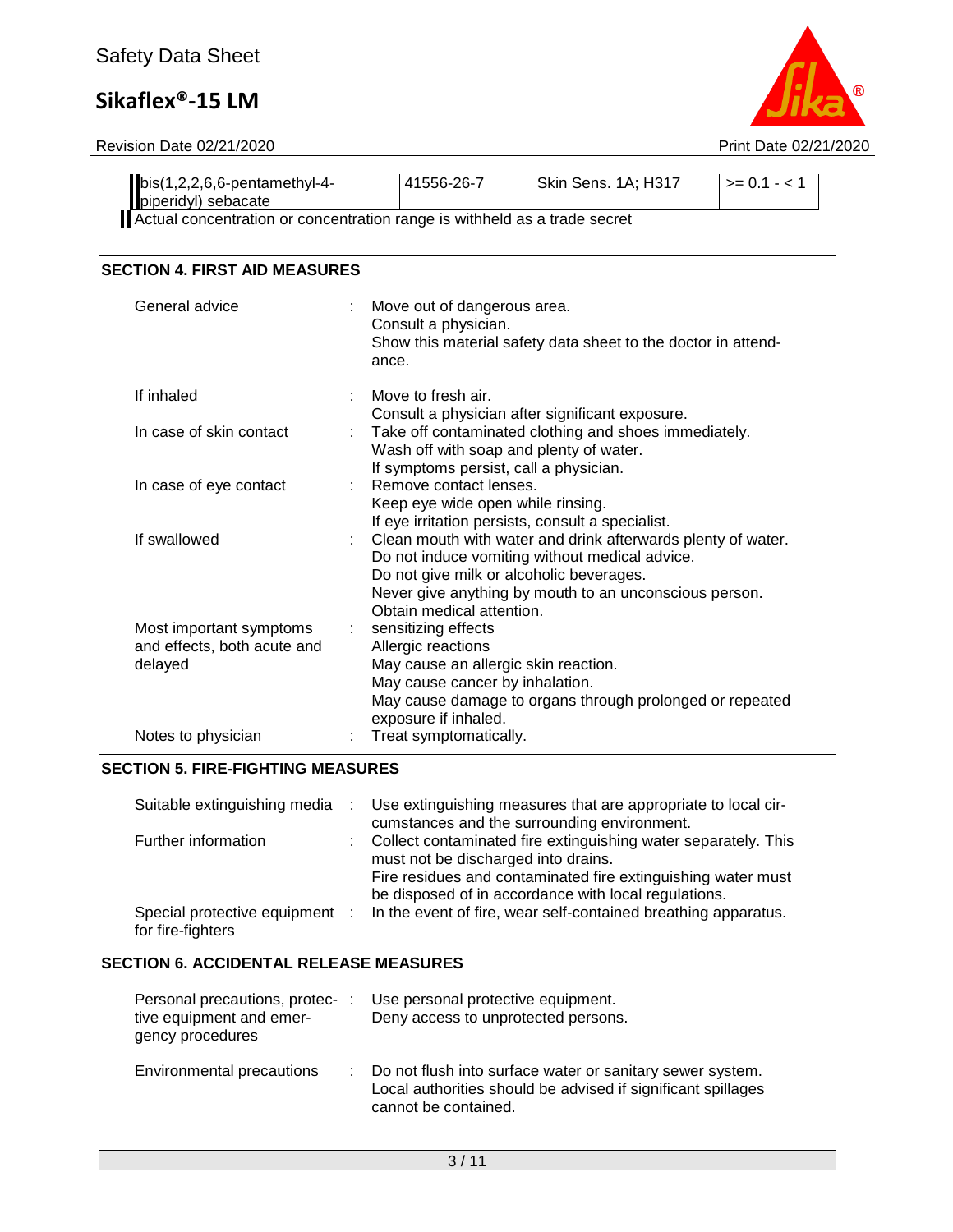

| <b>Revision Date 02/21/2020</b> |  |  |
|---------------------------------|--|--|
|                                 |  |  |

| Methods and materials for<br>containment and cleaning up |   | Soak up with inert absorbent material (e.g. sand, silica gel,<br>acid binder, universal binder, sawdust).<br>Keep in suitable, closed containers for disposal.                                                                                                                                                                                                                                                                                                                                                                                |
|----------------------------------------------------------|---|-----------------------------------------------------------------------------------------------------------------------------------------------------------------------------------------------------------------------------------------------------------------------------------------------------------------------------------------------------------------------------------------------------------------------------------------------------------------------------------------------------------------------------------------------|
| <b>SECTION 7. HANDLING AND STORAGE</b>                   |   |                                                                                                                                                                                                                                                                                                                                                                                                                                                                                                                                               |
| fire and explosion                                       |   | Advice on protection against : Normal measures for preventive fire protection.                                                                                                                                                                                                                                                                                                                                                                                                                                                                |
| Advice on safe handling                                  |   | Avoid exceeding the given occupational exposure limits (see<br>section 8).<br>Do not get in eyes, on skin, or on clothing.<br>For personal protection see section 8.<br>Persons with a history of skin sensitization problems or asth-<br>ma, allergies, chronic or recurrent respiratory disease should<br>not be employed in any process in which this mixture is being<br>used.<br>Smoking, eating and drinking should be prohibited in the ap-<br>plication area.<br>Follow standard hygiene measures when handling chemical<br>products. |
| Conditions for safe storage                              | ÷ | Store in original container.<br>Keep container tightly closed in a dry and well-ventilated<br>place.<br>Observe label precautions.<br>Store in accordance with local regulations.                                                                                                                                                                                                                                                                                                                                                             |

# **SECTION 8. EXPOSURE CONTROLS/PERSONAL PROTECTION**

### **Ingredients with workplace control parameters**

| Components   | CAS-No.        | Value type<br>(Form of<br>exposure) | Control parame-<br>ters / Permissible<br>concentration | <b>Basis</b> |
|--------------|----------------|-------------------------------------|--------------------------------------------------------|--------------|
| xylene       | 1330-20-7      | <b>TWA</b>                          | $100$ ppm<br>434 mg/m3                                 | CA AB OEL    |
|              |                | <b>STEL</b>                         | 150 ppm<br>651 mg/m3                                   | CA AB OEL    |
|              |                | <b>TWAEV</b>                        | 100 ppm<br>434 mg/m3                                   | CA QC OEL    |
|              |                | <b>STEV</b>                         | 150 ppm<br>651 mg/m3                                   | CA QC OEL    |
|              |                | <b>TWA</b>                          | 100 ppm                                                | CA BC OEL    |
|              |                | <b>STEL</b>                         | 150 ppm                                                | CA BC OEL    |
|              |                | <b>TWA</b>                          | $100$ ppm                                              | <b>ACGIH</b> |
|              |                | <b>STEL</b>                         | 150 ppm                                                | <b>ACGIH</b> |
| ethylbenzene | $100 - 41 - 4$ | <b>TWA</b>                          | $100$ ppm<br>434 mg/m3                                 | CA AB OEL    |
|              |                | <b>STEL</b>                         | $125$ ppm<br>543 mg/m3                                 | CA AB OEL    |
|              |                | <b>TWA</b>                          | 20 ppm                                                 | CA BC OEL    |
|              |                | <b>STEV</b>                         | 125 ppm<br>543 mg/m3                                   | CA QC OEL    |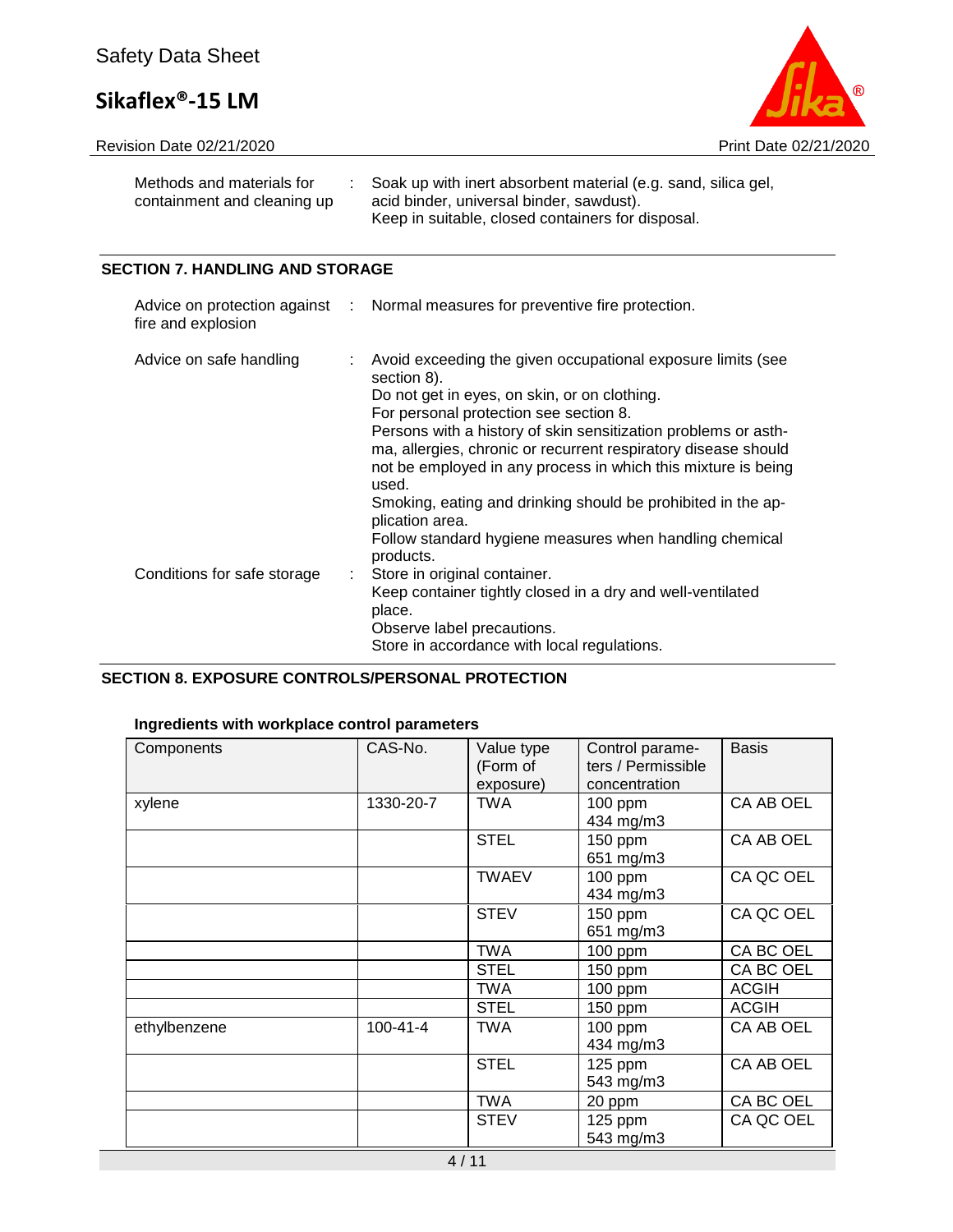Revision Date 02/21/2020 Print Date 02/21/2020

П

|                               |                                                                                                                                                                                                                                                                                                                                                                                                                                                                                    | <b>TWAEV</b>                                       | $100$ ppm<br>434 mg/m3  | CA QC OEL    |
|-------------------------------|------------------------------------------------------------------------------------------------------------------------------------------------------------------------------------------------------------------------------------------------------------------------------------------------------------------------------------------------------------------------------------------------------------------------------------------------------------------------------------|----------------------------------------------------|-------------------------|--------------|
| Quartz (SiO2)                 | 14808-60-7                                                                                                                                                                                                                                                                                                                                                                                                                                                                         | TWA (Res-<br>pirable par-<br>ticulates)            | 0.025 mg/m3             | CA AB OEL    |
|                               |                                                                                                                                                                                                                                                                                                                                                                                                                                                                                    | TWA (Res-<br>pirable frac-<br>tion)                | $0.1$ mg/m $3$          | CA ON OEL    |
|                               |                                                                                                                                                                                                                                                                                                                                                                                                                                                                                    | <b>TWAEV</b><br>(respirable<br>dust)               | $0.1$ mg/m $3$          | CA QC OEL    |
|                               |                                                                                                                                                                                                                                                                                                                                                                                                                                                                                    | TWA (Res-<br>pirable)                              | 0.025 mg/m3<br>(Silica) | CA BC OEL    |
|                               |                                                                                                                                                                                                                                                                                                                                                                                                                                                                                    | TWA (Res-<br>pirable)                              | $0.025$ mg/m $3$        | CA BC OEL    |
|                               |                                                                                                                                                                                                                                                                                                                                                                                                                                                                                    | TWA (Res-<br>pirable)                              | 0.025 mg/m3<br>(Silica) | CA BC OEL    |
|                               |                                                                                                                                                                                                                                                                                                                                                                                                                                                                                    | TWA (Res-<br>pirable par-<br>ticulate mat-<br>ter) | $0.025$ mg/m3           | <b>ACGIH</b> |
|                               |                                                                                                                                                                                                                                                                                                                                                                                                                                                                                    | TWA (Res-<br>pirable par-<br>ticulate mat-<br>ter) | 0.025 mg/m3<br>(Silica) | <b>ACGIH</b> |
|                               |                                                                                                                                                                                                                                                                                                                                                                                                                                                                                    | TWA (Res-<br>pirable par-<br>ticulate mat-<br>ter) | $0.025$ mg/m3           | <b>ACGIH</b> |
|                               |                                                                                                                                                                                                                                                                                                                                                                                                                                                                                    | TWA (Res-<br>pirable par-<br>ticulate mat-<br>ter) | 0.025 mg/m3<br>(Silica) | <b>ACGIH</b> |
| <b>Engineering measures</b>   | Use of adequate ventilation should be sufficient to control<br>worker exposure to airborne contaminants. If the use of this<br>product generates dust, fumes, gas, vapor or mist, use pro-<br>cess enclosures, local exhaust ventilation or other engineer-<br>ing controls to keep worker exposure below any recommend-<br>ed or statutory limits.                                                                                                                                |                                                    |                         |              |
| Personal protective equipment |                                                                                                                                                                                                                                                                                                                                                                                                                                                                                    |                                                    |                         |              |
| Respiratory protection        | Use a properly fitted NIOSH approved air-purifying or air-fed<br>respirator complying with an approved standard if a risk as-<br>sessment indicates this is necessary.                                                                                                                                                                                                                                                                                                             |                                                    |                         |              |
| Hand protection               | The filter class for the respirator must be suitable for the max-<br>imum expected contaminant concentration<br>(gas/vapor/aerosol/particulates) that may arise when han-<br>dling the product. If this concentration is exceeded, self-<br>contained breathing apparatus must be used.<br>Chemical-resistant, impervious gloves complying with an<br>approved standard should be worn at all times when handling<br>chemical products if a risk assessment indicates this is nec- |                                                    |                         |              |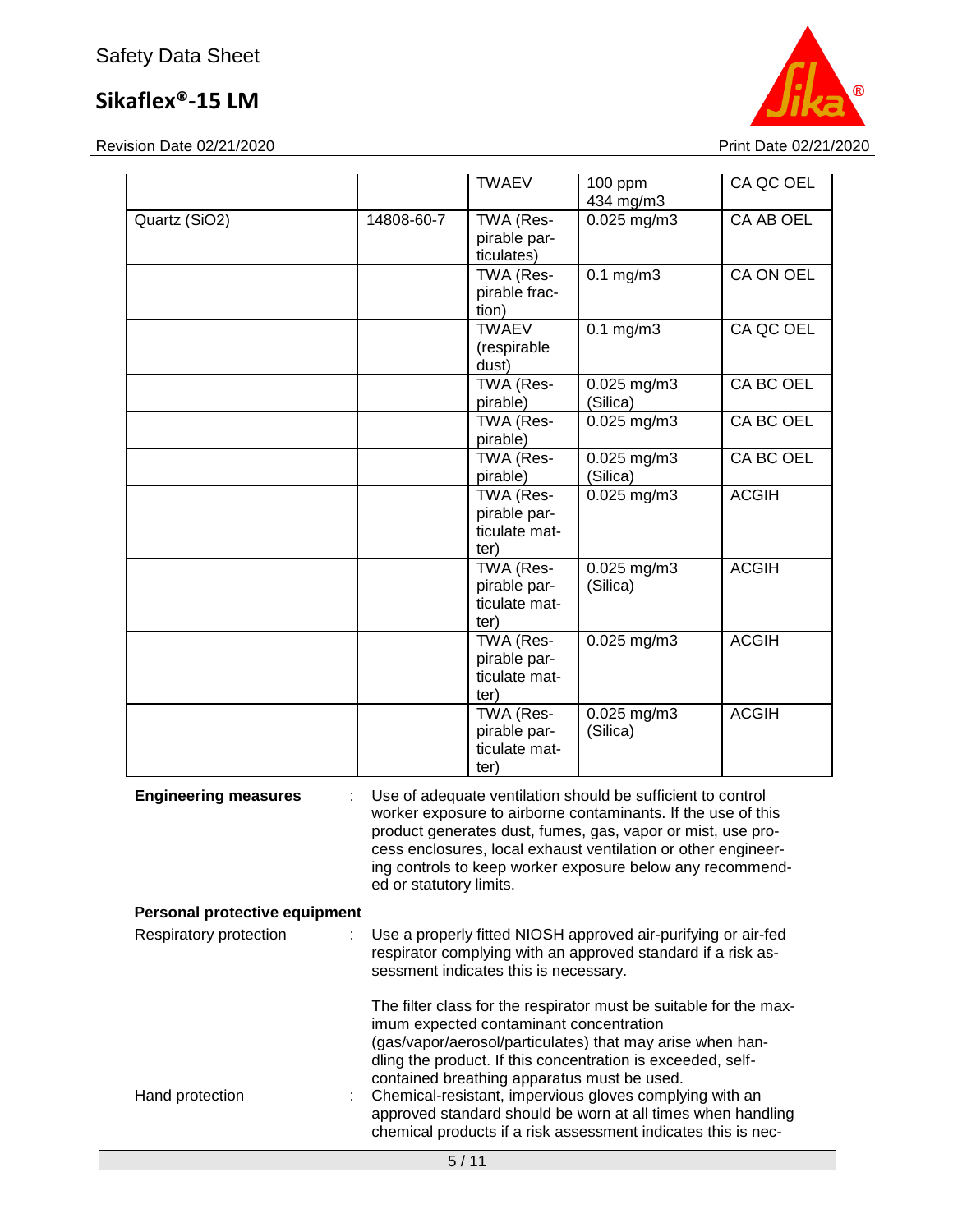

| Eye protection           | essary.<br>Safety eyewear complying with an approved standard should                                                                                                                                              |
|--------------------------|-------------------------------------------------------------------------------------------------------------------------------------------------------------------------------------------------------------------|
| Skin and body protection | be used when a risk assessment indicates this is necessary.<br>Choose body protection in relation to its type, to the concen-<br>tration and amount of dangerous substances, and to the spe-<br>cific work-place. |
| Hygiene measures         | Avoid contact with skin, eyes and clothing.<br>Wash hands before breaks and immediately after handling<br>the product.<br>Remove contaminated clothing and protective equipment<br>before entering eating areas.  |
|                          | Wash thoroughly after handling.                                                                                                                                                                                   |

# **SECTION 9. PHYSICAL AND CHEMICAL PROPERTIES**

|                       | paste<br>various<br>aromatic<br>No data available                                                |
|-----------------------|--------------------------------------------------------------------------------------------------|
| t                     | Not applicable                                                                                   |
| t.                    | No data available                                                                                |
| t                     | No data available                                                                                |
|                       | Not applicable                                                                                   |
| t                     | No data available                                                                                |
| ÷                     | No data available                                                                                |
| t.                    | No data available                                                                                |
| $\mathbb{Z}^{\times}$ | No data available                                                                                |
| t                     | 0.01 hpa                                                                                         |
| ÷                     | No data available                                                                                |
| t                     | ca. 1.36 g/cm3 (20 °C)                                                                           |
| ÷                     | insoluble                                                                                        |
| ÷                     | No data available                                                                                |
| t                     | No data available                                                                                |
| ÷                     | No data available                                                                                |
|                       | No data available                                                                                |
|                       | Melting point/range / Freezing<br>Upper explosion limit / Upper<br>Lower explosion limit / Lower |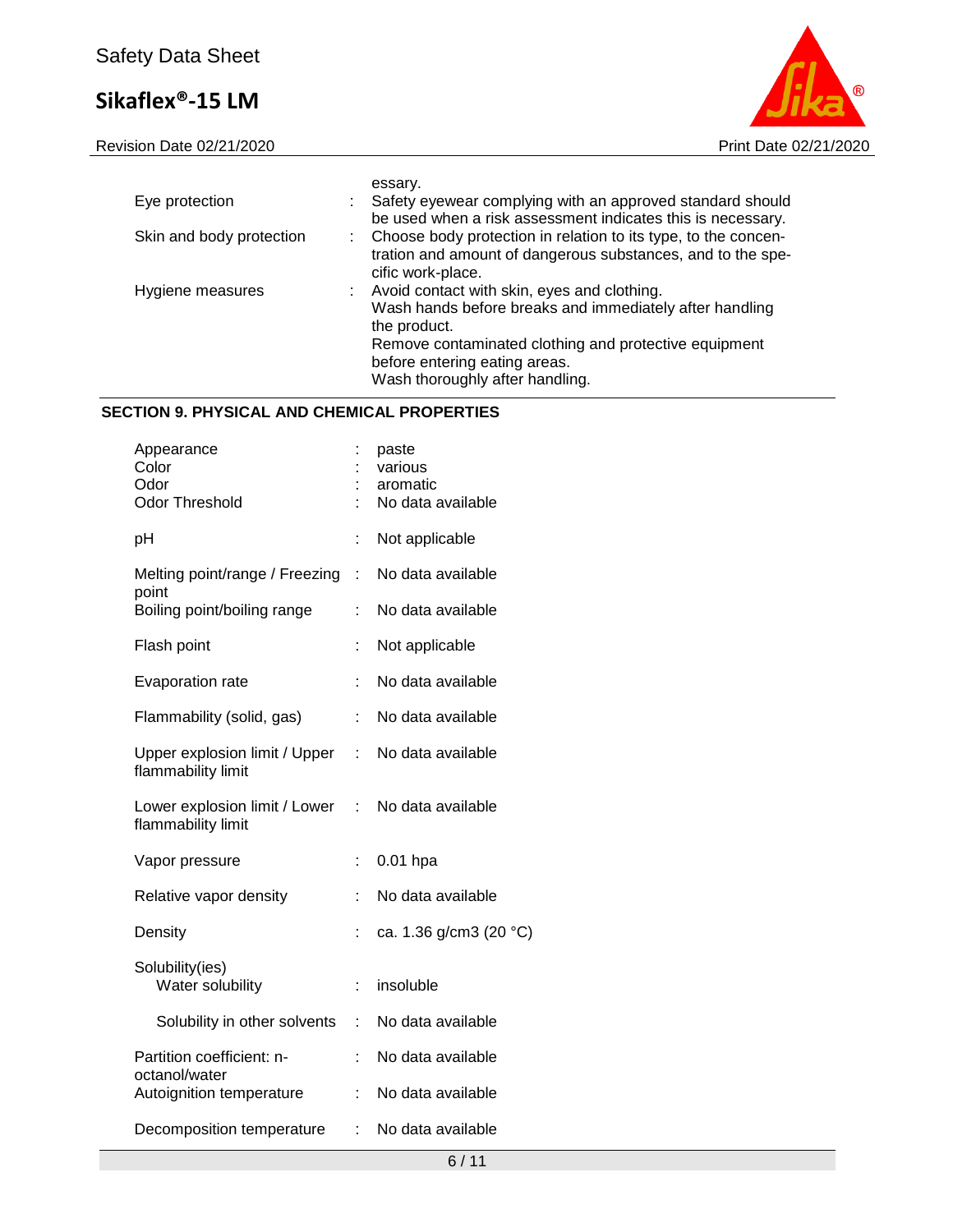Revision Date 02/21/2020 **Print Date 02/21/2020** 



| Viscositv<br>Viscosity, dynamic          |   | No data available      |
|------------------------------------------|---|------------------------|
| Viscosity, kinematic                     |   | $>$ 20.5 mm2/s (40 °C) |
| Explosive properties                     |   | No data available      |
| Oxidizing properties                     |   | No data available      |
| Volatile organic compounds<br>C) content | ÷ | 32.7 g/l               |

### **SECTION 10. STABILITY AND REACTIVITY**

| Reactivity              | : No dangerous reaction known under conditions of normal use.                 |
|-------------------------|-------------------------------------------------------------------------------|
| Chemical stability      | : The product is chemically stable.                                           |
|                         | Possibility of hazardous reac- : Stable under recommended storage conditions. |
| tions                   |                                                                               |
| Conditions to avoid     | : No data available                                                           |
| Incompatible materials  | : No data available                                                           |
| Hazardous decomposition | : No decomposition if stored and applied as directed.                         |
| products                |                                                                               |

# **SECTION 11. TOXICOLOGICAL INFORMATION**

### **Acute toxicity**

Not classified based on available information.

| <b>Components:</b>                                                    |    |                                                                           |
|-----------------------------------------------------------------------|----|---------------------------------------------------------------------------|
| xylene:<br>Acute oral toxicity                                        |    | LD50 Oral (Rat): 3,523 mg/kg                                              |
| Acute dermal toxicity                                                 |    | : LD50 Dermal (Rabbit): $1,700$ mg/kg                                     |
| Isophoronedialdimine:<br>Acute oral toxicity<br>Acute dermal toxicity |    | LD50 Oral (Rat): $> 2,000$ mg/kg<br>LD50 Dermal (Rabbit): $> 2,000$ mg/kg |
| ethylbenzene:<br>Acute oral toxicity                                  | ÷. | LD50 Oral (Rat): 3,500 mg/kg                                              |
| Acute dermal toxicity                                                 |    | LD50 Dermal (Rabbit): 5,510 mg/kg                                         |
|                                                                       |    |                                                                           |

# **Skin corrosion/irritation**

Not classified based on available information.

### **Serious eye damage/eye irritation**

Not classified based on available information.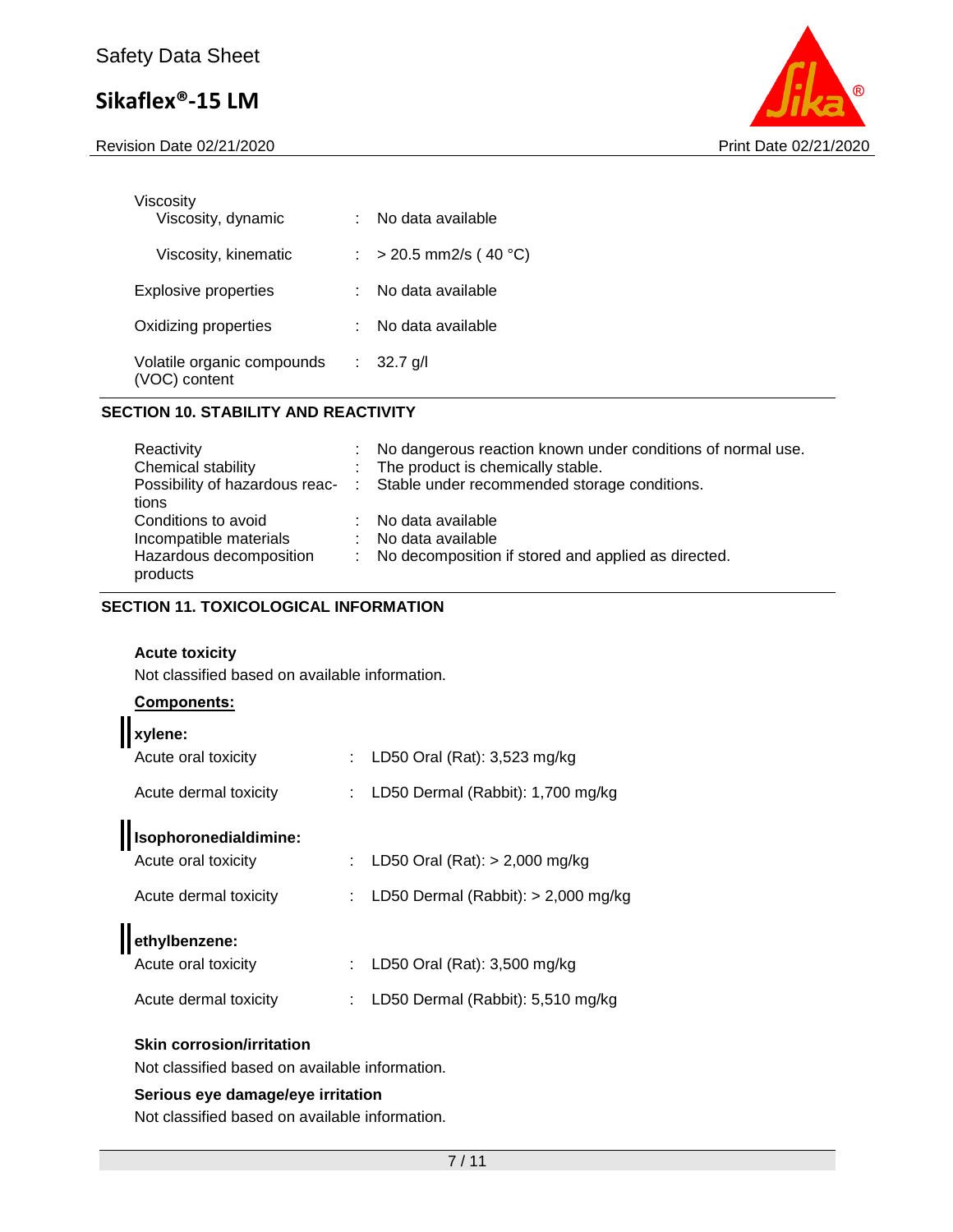Revision Date 02/21/2020 Print Date 02/21/2020

**Respiratory or skin sensitization**



| Respiratory or skin sensitization                                                                                                                                                                                                                                                                                                                   |                                                                                               |                                                         |  |  |  |  |  |  |
|-----------------------------------------------------------------------------------------------------------------------------------------------------------------------------------------------------------------------------------------------------------------------------------------------------------------------------------------------------|-----------------------------------------------------------------------------------------------|---------------------------------------------------------|--|--|--|--|--|--|
| <b>Skin sensitization</b><br>May cause an allergic skin reaction.                                                                                                                                                                                                                                                                                   |                                                                                               |                                                         |  |  |  |  |  |  |
|                                                                                                                                                                                                                                                                                                                                                     | <b>Respiratory sensitization</b><br>Not classified based on available information.            |                                                         |  |  |  |  |  |  |
|                                                                                                                                                                                                                                                                                                                                                     | Germ cell mutagenicity<br>Not classified based on available information.                      |                                                         |  |  |  |  |  |  |
| Carcinogenicity<br>May cause cancer by inhalation.<br>Group 1: Carcinogenic to humans<br><b>IARC</b><br>Quartz (SiO2) <5µm<br>(Silica dust, crystalline)<br>Group 2B: Possibly carcinogenic to humans<br>titanium dioxide<br>Group 2B: Possibly carcinogenic to humans<br>ethylbenzene<br>Group 2B: Possibly carcinogenic to humans<br>carbon black |                                                                                               | 14808-60-7<br>13463-67-7<br>$100 - 41 - 4$<br>1333-86-4 |  |  |  |  |  |  |
| <b>OSHA</b>                                                                                                                                                                                                                                                                                                                                         | Not applicable                                                                                |                                                         |  |  |  |  |  |  |
| <b>NTP</b>                                                                                                                                                                                                                                                                                                                                          | Known to be human carcinogen<br>Quartz (SiO2) <5µm<br>(Silica, Crystalline (Respirable Size)) | 14808-60-7                                              |  |  |  |  |  |  |

#### **Reproductive toxicity**

Not classified based on available information.

### **STOT-single exposure**

Not classified based on available information.

#### **STOT-repeated exposure**

May cause damage to organs through prolonged or repeated exposure if inhaled. Once sensitized, a severe allergic reaction may occur when subsequently exposed to very low levels.

### **Aspiration toxicity**

Not classified based on available information.

### **Further information**

#### **Product:**

Quartz (14808-60-7): This classification is relevant when exposed to Quartz (silicon dioxide) in dust or powder form only, including cured product that is subject to sanding, grinding, cutting, or other surface preparation activities.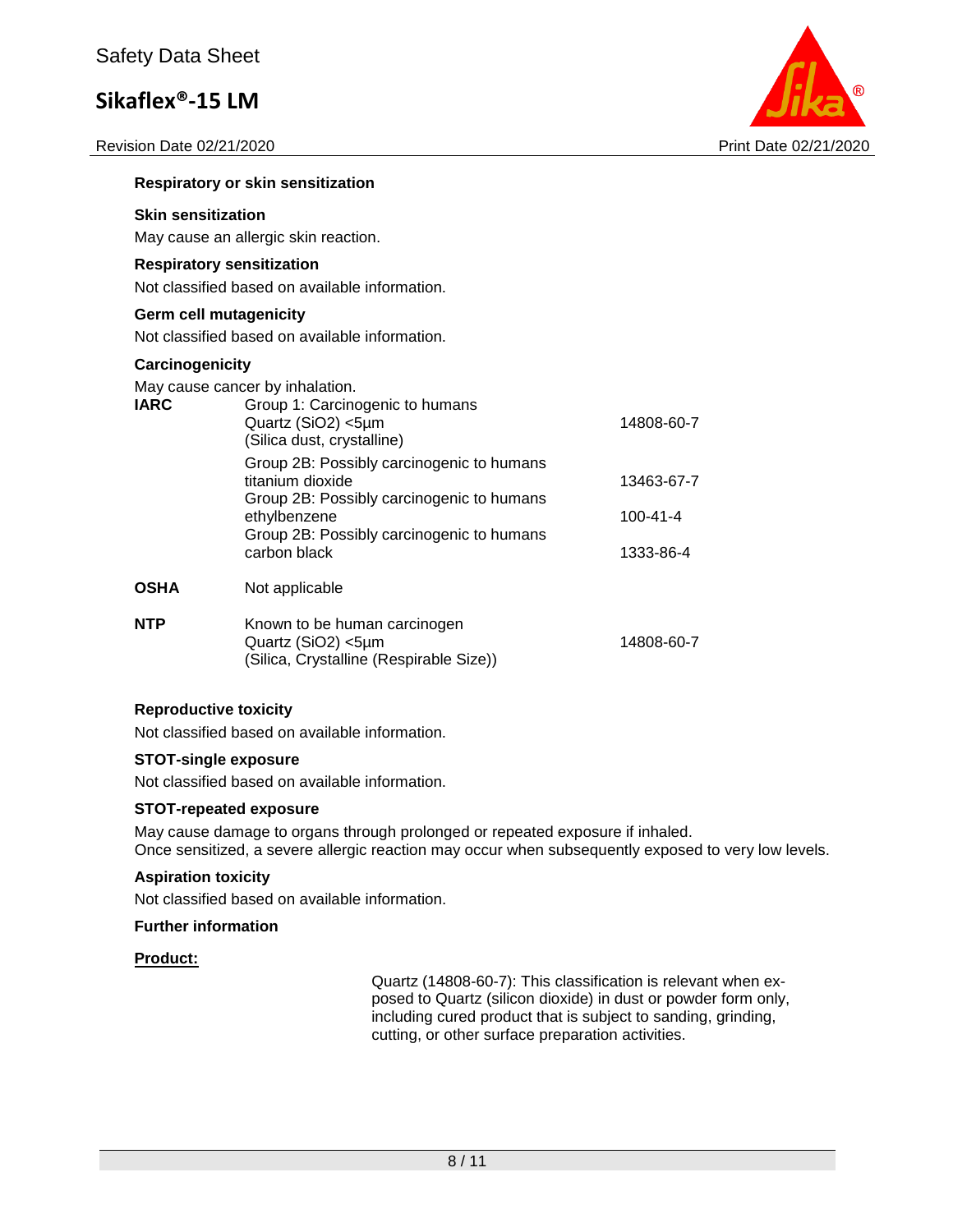**Ecotoxicity**

Revision Date 02/21/2020 **Print Date 02/21/2020** 



# **SECTION 12. ECOLOGICAL INFORMATION**

| Components:<br>Isophoronedialdimine:<br>Toxicity to fish  | ÷ | LC50 (Fish): 87.2 mg/l<br>Exposure time: 96 h                                                                                                                                                      |
|-----------------------------------------------------------|---|----------------------------------------------------------------------------------------------------------------------------------------------------------------------------------------------------|
| Toxicity to daphnia and other :<br>aquatic invertebrates  |   | $EC50$ (Daphnia): $> 100$ mg/l<br>Exposure time: 48 h                                                                                                                                              |
| Toxicity to algae/aquatic<br>plants                       |   | EC50 (Desmodesmus subspicatus (green algae)): 180.4 mg/l<br>Exposure time: 72 h                                                                                                                    |
| ethylbenzene:                                             |   |                                                                                                                                                                                                    |
| <b>Persistence and degradability</b><br>No data available |   |                                                                                                                                                                                                    |
| <b>Bioaccumulative potential</b><br>No data available     |   |                                                                                                                                                                                                    |
| <b>Mobility in soil</b><br>No data available              |   |                                                                                                                                                                                                    |
| Other adverse effects                                     |   |                                                                                                                                                                                                    |
| <b>Product:</b><br>Additional ecological infor-<br>mation |   | Do not empty into drains; dispose of this material and its con-<br>tainer in a safe way.<br>Avoid dispersal of spilled material and runoff and contact with<br>soil, waterways, drains and sewers. |

### **SECTION 13. DISPOSAL CONSIDERATIONS**

| <b>Disposal methods</b> |                                                                                                                                                                                                                             |
|-------------------------|-----------------------------------------------------------------------------------------------------------------------------------------------------------------------------------------------------------------------------|
| Waste from residues     | Disposal of this product, solutions and any by-products should<br>at all times comply with the requirements of environmental<br>protection and waste disposal legislation and any regional<br>local authority requirements. |
| Contaminated packaging  | Empty containers should be taken to an approved waste han-<br>dling site for recycling or disposal.                                                                                                                         |

## **SECTION 14. TRANSPORT INFORMATION**

# **International Regulations**

**IATA-DGR** Not regulated as a dangerous good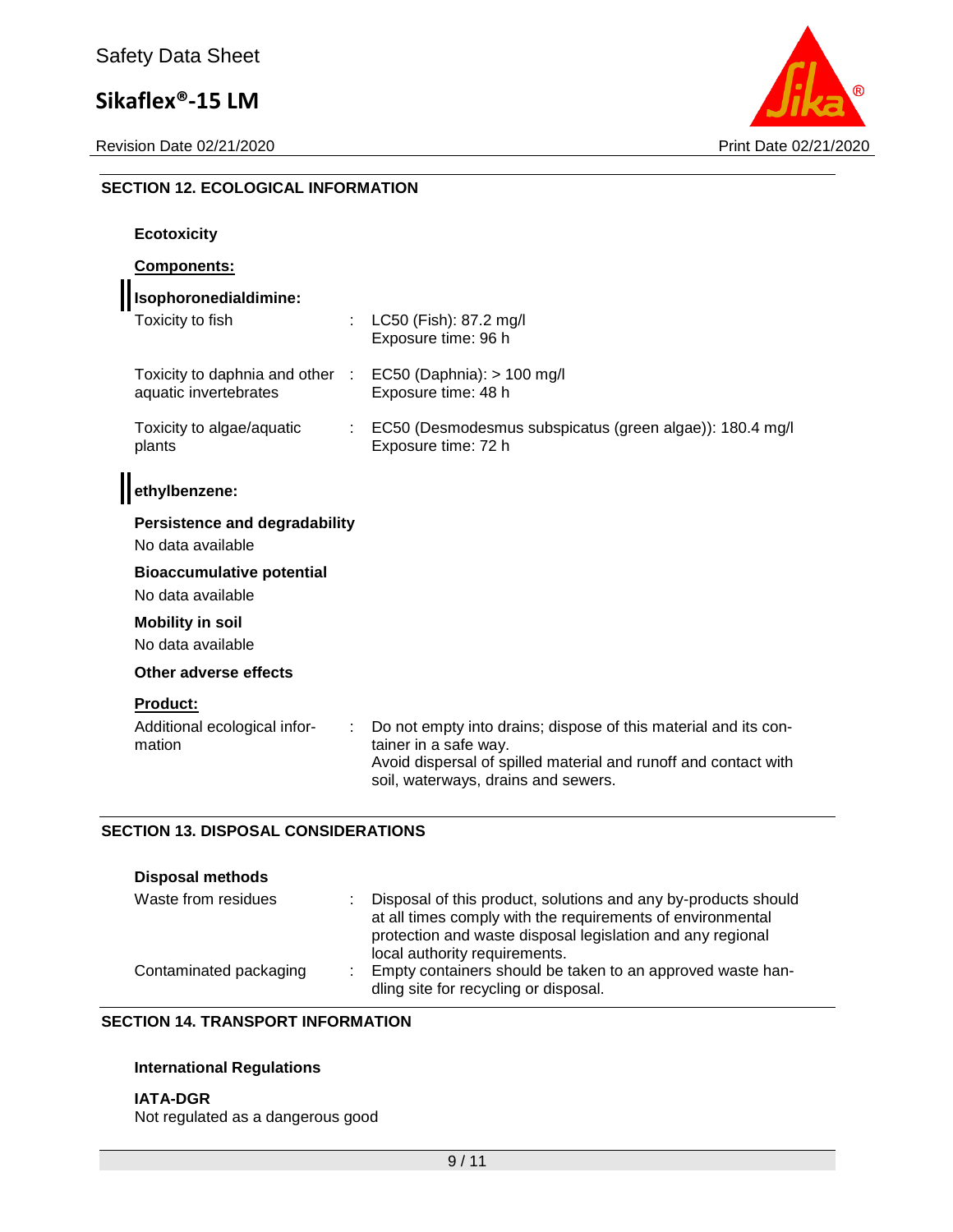Revision Date 02/21/2020 Print Date 02/21/2020



### **IMDG-Code**

Not regulated as a dangerous good

# **Transport in bulk according to Annex II of MARPOL 73/78 and the IBC Code** Not applicable for product as supplied.

### **Domestic regulation**

**TDG** Not regulated as a dangerous good

### **SECTION 15. REGULATORY INFORMATION**

### **Canadian lists**

No substances are subject to a Significant New Activity Notification.

# **SECTION 16. OTHER INFORMATION**

#### **Full text of other abbreviations**

| <b>ACGIH</b><br>CA AB OEL                                                                                                                                                         | USA. ACGIH Threshold Limit Values (TLV)<br>Canada. Alberta, Occupational Health and Safety Code (table<br>$2:$ OEL)                                                                                                                                                                                                |
|-----------------------------------------------------------------------------------------------------------------------------------------------------------------------------------|--------------------------------------------------------------------------------------------------------------------------------------------------------------------------------------------------------------------------------------------------------------------------------------------------------------------|
| CA BC OEL<br>CA ON OEL                                                                                                                                                            | Canada, British Columbia OEL<br>Ontario Table of Occupational Exposure Limits made under<br>the Occupational Health and Safety Act.                                                                                                                                                                                |
| CA QC OEL                                                                                                                                                                         | Québec. Regulation respecting occupational health and safe-<br>ty, Schedule 1, Part 1: Permissible exposure values for air-<br>borne contaminants                                                                                                                                                                  |
| ACGIH / TWA<br><b>ACGIH / STEL</b><br>CA AB OEL / TWA<br>CA AB OEL / STEL<br>CA BC OEL / TWA<br>CA BC OEL / STEL<br>CA ON OEL / TWA<br>÷<br>CA QC OEL / TWAEV<br>CA QC OEL / STEV | 8-hour, time-weighted average<br>Short-term exposure limit<br>8-hour Occupational exposure limit<br>15-minute occupational exposure limit<br>8-hour time weighted average<br>short-term exposure limit<br>Time-Weighted Average Limit (TWA)<br>: Time-weighted average exposure value<br>Short-term exposure value |
| <b>ADR</b>                                                                                                                                                                        | Accord européen relatif au transport international des<br>marchandises Dangereuses par Route                                                                                                                                                                                                                       |
| CAS                                                                                                                                                                               | <b>Chemical Abstracts Service</b>                                                                                                                                                                                                                                                                                  |
| <b>DNEL</b><br><b>EC50</b>                                                                                                                                                        | Derived no-effect level<br>Half maximal effective concentration                                                                                                                                                                                                                                                    |
| <b>GHS</b>                                                                                                                                                                        | <b>Globally Harmonized System</b>                                                                                                                                                                                                                                                                                  |
| <b>IATA</b>                                                                                                                                                                       | International Air Transport Association                                                                                                                                                                                                                                                                            |
| <b>IMDG</b>                                                                                                                                                                       | International Maritime Code for Dangerous Goods                                                                                                                                                                                                                                                                    |
| LD50                                                                                                                                                                              | Median lethal dosis (the amount of a material, given all at<br>once, which causes the death of 50% (one half) of a group of<br>test animals)                                                                                                                                                                       |
| <b>LC50</b>                                                                                                                                                                       | Median lethal concentration (concentrations of the chemical in                                                                                                                                                                                                                                                     |